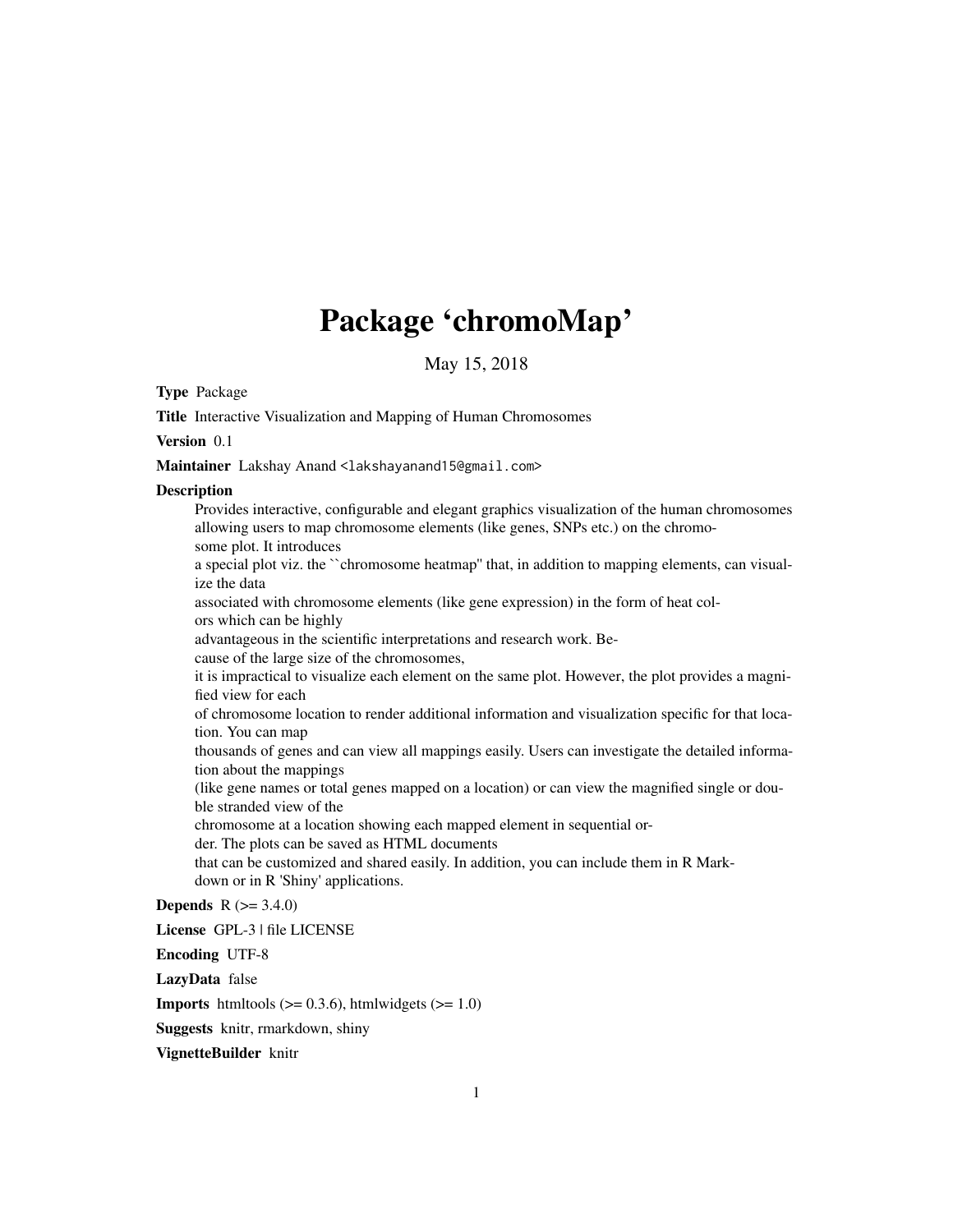RoxygenNote 6.0.1 NeedsCompilation no Author Lakshay Anand [aut, cre] Repository CRAN Date/Publication 2018-05-15 16:08:37 UTC

## R topics documented:

| Index |  |
|-------|--|

chromoMap *render interactive chromosome plots*

#### Description

render an interactive graphics of human chromosome. It creates an HTML widget that calls the JavaScript library chromoMap.js that generates the chromosome graphics

required for creating widgets

#### Usage

```
chromoMap(chData, type = c("annotation", "heatmap-single", "heatmap-double"),
  align = "horizontal", bgCol = "white", bgBorder = "white",
  chCol = " \#c70039", chBorder = " \#c70039", annoColor = "orange",textCol = "black", HeatColRange = c("red", "white", "blue"),
  dim = c(640, 480), width = NULL, height = NULL)
```
#### Arguments

| chData   | The chromosome data required for annotating chromosome and creating heatmaps.<br>It is a data. frame with at least three colums viz. name (specify the name for anno-<br>tation), chrom (specify chromosome name), and start (specify the start position<br>of element). While for heatmaps additional columns data and/or secondData<br>need to added. |
|----------|---------------------------------------------------------------------------------------------------------------------------------------------------------------------------------------------------------------------------------------------------------------------------------------------------------------------------------------------------------|
| type     | Specify the type of chromosome plot. Takes only one value from "annotation",<br>"heatmap-single", or "heatmap-double". For more information about the type of<br>plots see vignette.                                                                                                                                                                    |
| align    | specify the alignment of plot. Takes the value "horizontal" or "vertical".                                                                                                                                                                                                                                                                              |
| bgCol    | specify the backround color.                                                                                                                                                                                                                                                                                                                            |
| bgBorder | specify the border color.                                                                                                                                                                                                                                                                                                                               |
|          |                                                                                                                                                                                                                                                                                                                                                         |

<span id="page-1-0"></span>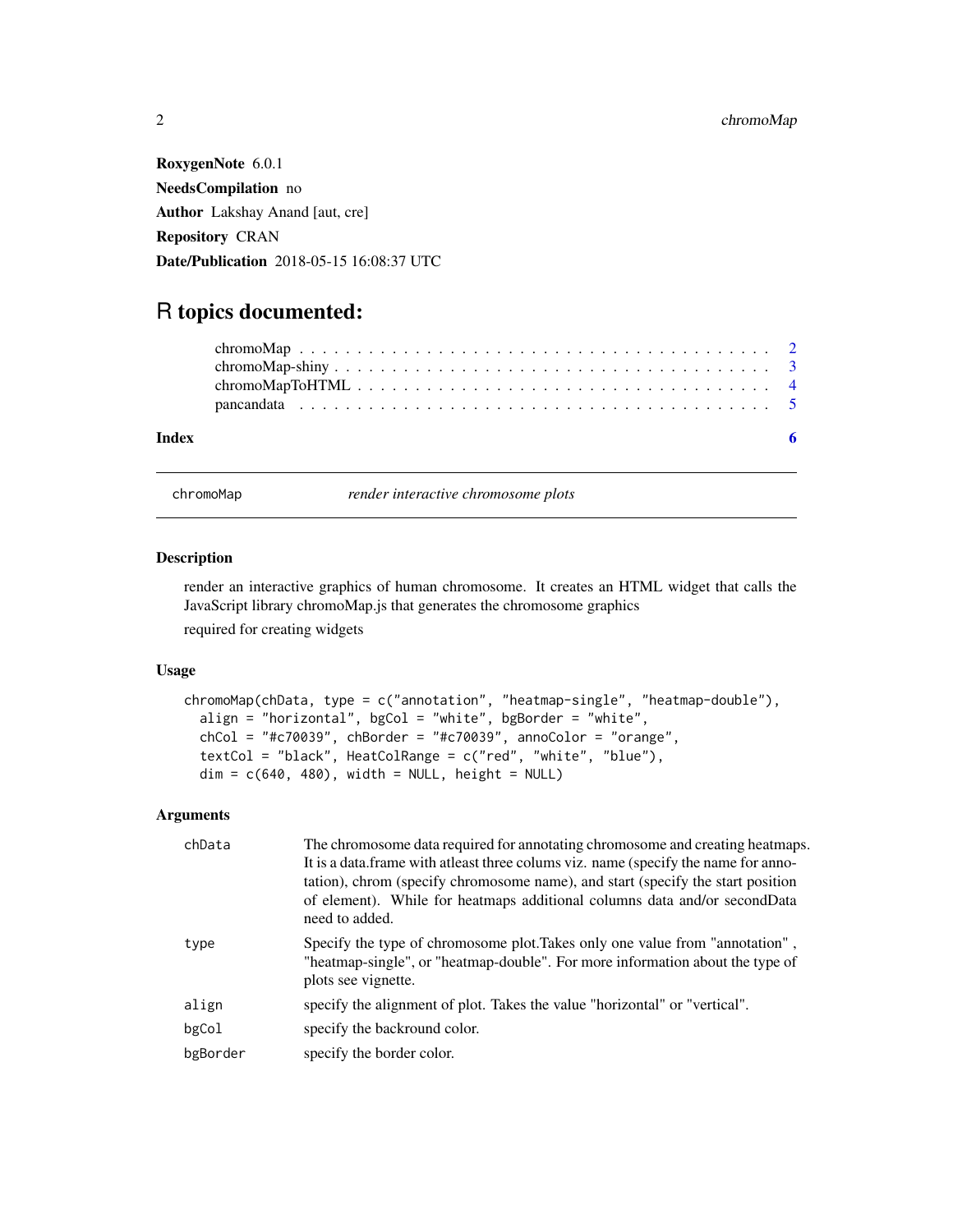#### <span id="page-2-0"></span>chromoMap-shiny 3

| chCol        | specify the body color of chromosomes                                                                                                                 |
|--------------|-------------------------------------------------------------------------------------------------------------------------------------------------------|
| chBorder     | specify the border color of chromosomes                                                                                                               |
| annoColor    | specify the color of annotation bars on the chromosomes.                                                                                              |
| textCol      | specify the text color.                                                                                                                               |
| HeatColRange | specify the heat-colors for the heatmap. Takes a character vecter with three color<br>values each corresponding to minimum, medium, and maximum data. |
| dim          | specify dimension of plot. Takes two values for width and height of the plot.                                                                         |
| width        | use to define width of widget. Usually ignore and do not change                                                                                       |
| height       | height of widget. ignore                                                                                                                              |

#### Examples

```
library(chromoMap)
data("pancandata")
#dataset contains two data
#view data set
head(pancandata$data1)
head(pancandata$data2)
#plotting simple annotation
chromoMap(pancandata$data1)
#plotting heatmap-single
chromoMap(pancandata$data1,type="heatmap-single")
#plotting heatmap double
chromoMap(pancandata$data2,type="heatmap-double")
#change orientation of plot
chromoMap(pancandata$data1,align="vertical")
#change chromosome color
chromoMap(pancandata$data1,chCol="green",chBorder="green")
#change chromosome plot background and text color
```
chromoMap(pancandata\$data2,type="heatmap-double",textCol="white",bgCol="black")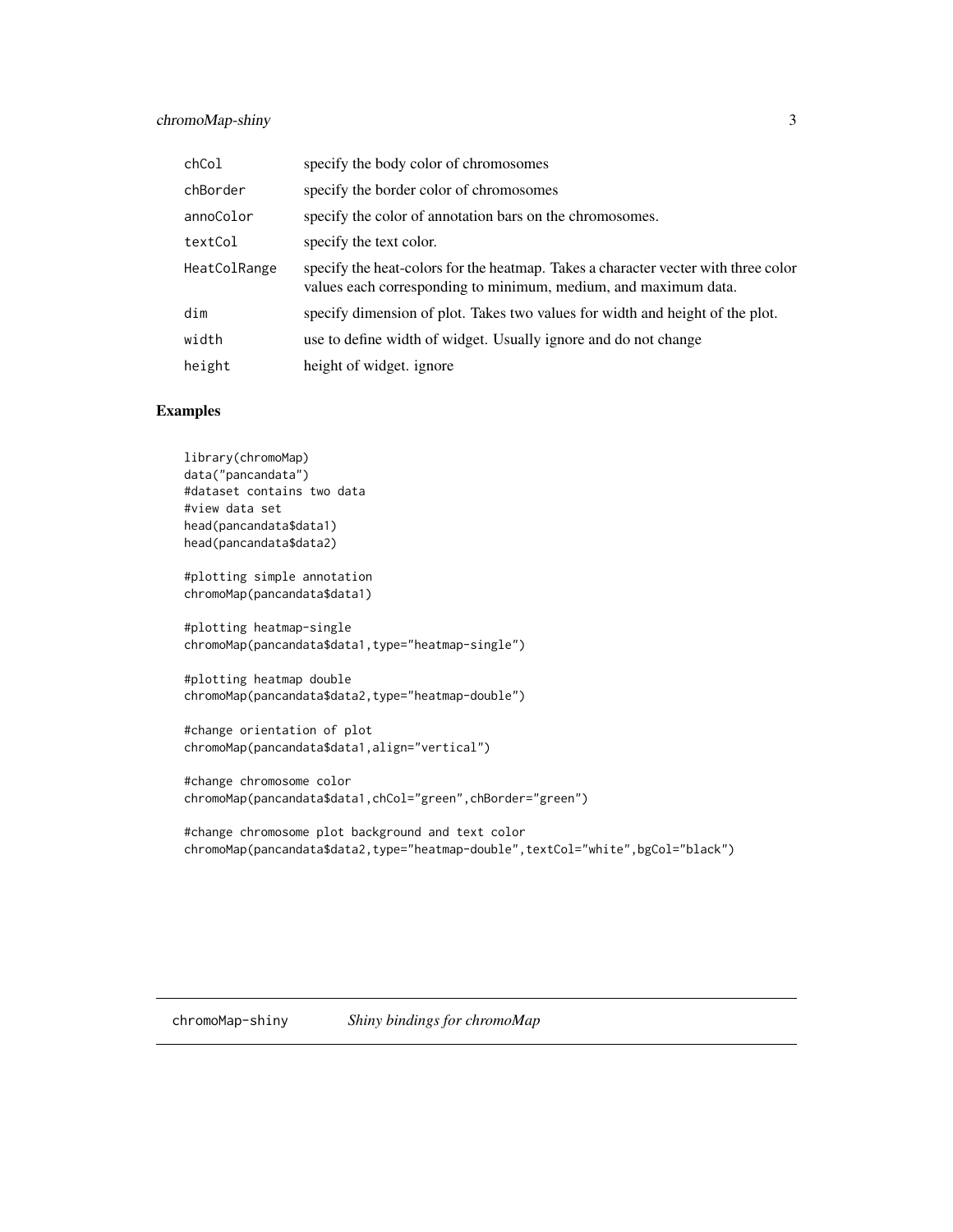#### <span id="page-3-0"></span>Description

Output and render functions for using chromoMap within Shiny applications and interactive Rmd documents.

#### Usage

```
chromoMapOutput(outputId, width = "100%", height = "400px")
renderChromoMap(expr, env = parent.frame(), quoted = FALSE)
```
#### Arguments

| output variable to read from                                                                                                      |
|-----------------------------------------------------------------------------------------------------------------------------------|
| Must be a valid CSS unit (like '100%', '400px', 'auto') or a number, which<br>will be coerced to a string and have 'px' appended. |
| An expression that generates a chromoMap                                                                                          |
| The environment in which to evaluate expr.                                                                                        |
| Is expr a quoted expression (with $\eta$ uote())? This is useful if you want to save<br>an expression in a variable.              |
|                                                                                                                                   |

| convert chromoMap plots into customizable HTML documents<br>chromoMapToHTML |
|-----------------------------------------------------------------------------|
|-----------------------------------------------------------------------------|

#### Description

Helpful in sharing the graphics. Also give options to add text

#### Usage

```
chromoMapToHTML(chromoMap, file = "chromoMap.html",
 title = "Choose attractive Title for your chromoMap", dir = "",
 description = "", openAfterSave = FALSE)
```
#### Arguments

| chromoMap     | an object of the chromoMap plot                                  |
|---------------|------------------------------------------------------------------|
| file          | name of the file to save with, default is chromoMap.html         |
| title         | A string for the Title that can be included in the document      |
| dir           | specify the directory of the file. default is current directory. |
| description   | A string for adding description of the plot                      |
| openAfterSave | A boolean to specify whether to open the document after save     |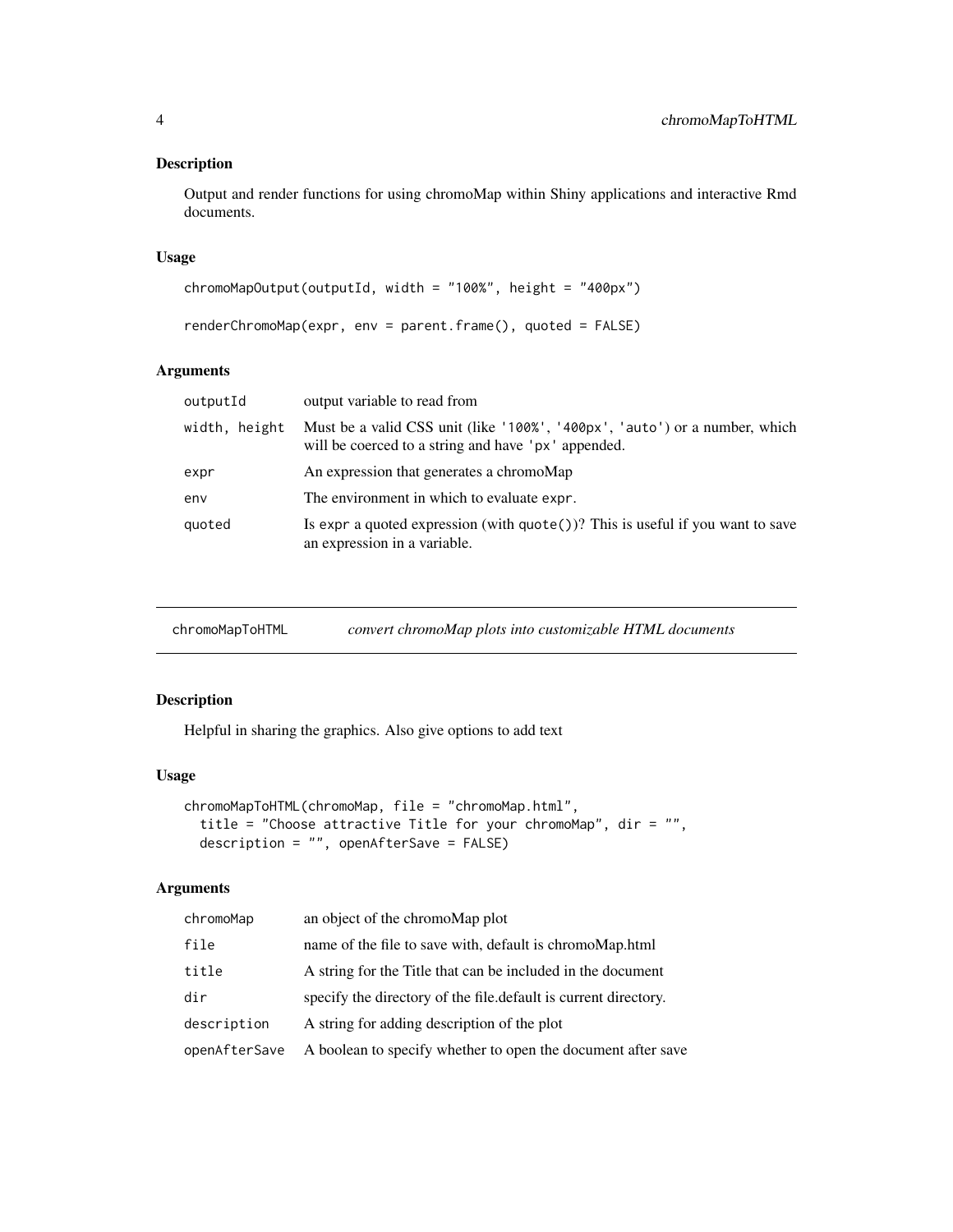#### <span id="page-4-0"></span>pancandata 5

#### Examples

```
library(chromoMap)
data("pancandata")
chmap = chromoMap(pancandata$data2,type="heatmap-double")
#saving plot to HTML document
#for desription
my_desc = "you can write a paragraph to describe your plot"
chromoMapToHTML(chmap,title = "Expression profile Comparison in normal vs tumor",
description = my_desc,openAfterSave = TRUE,dir=tempdir())
```

| pancandata |
|------------|
|------------|

Gene Expression RNAseq data for Pancreatic Adenocarcinoma from *TCGA*

#### Description

Data extracted from The Cancer Genome Atlas database and further processed, consist of Two datasets- data1- 630 selected differentially expressed genes in pancreatic cancer condition as predicted from R limma package, also includes the logFC(log tranformed Fold Change) for each gene data2 - normalized expression values of 25,465 genes for one control sample and one tumor sample (Pancreatic cancer), the data is converted into the format for analysis, consist of five columns as name(gene-names), chrom,start,data(control),secondData(tumor)

#### Usage

data(pancandata)

#### Format

A List of 2 elements

#### References

The Cancer Genome Atlas

#### Examples

data(pancandata)

```
chromoMap(pancandata$data1,type="annotation")
chromoMap(pancandata$data1,type="heatmap-single")
chromoMap(pancandata$data2,type="heatmap-double")
```